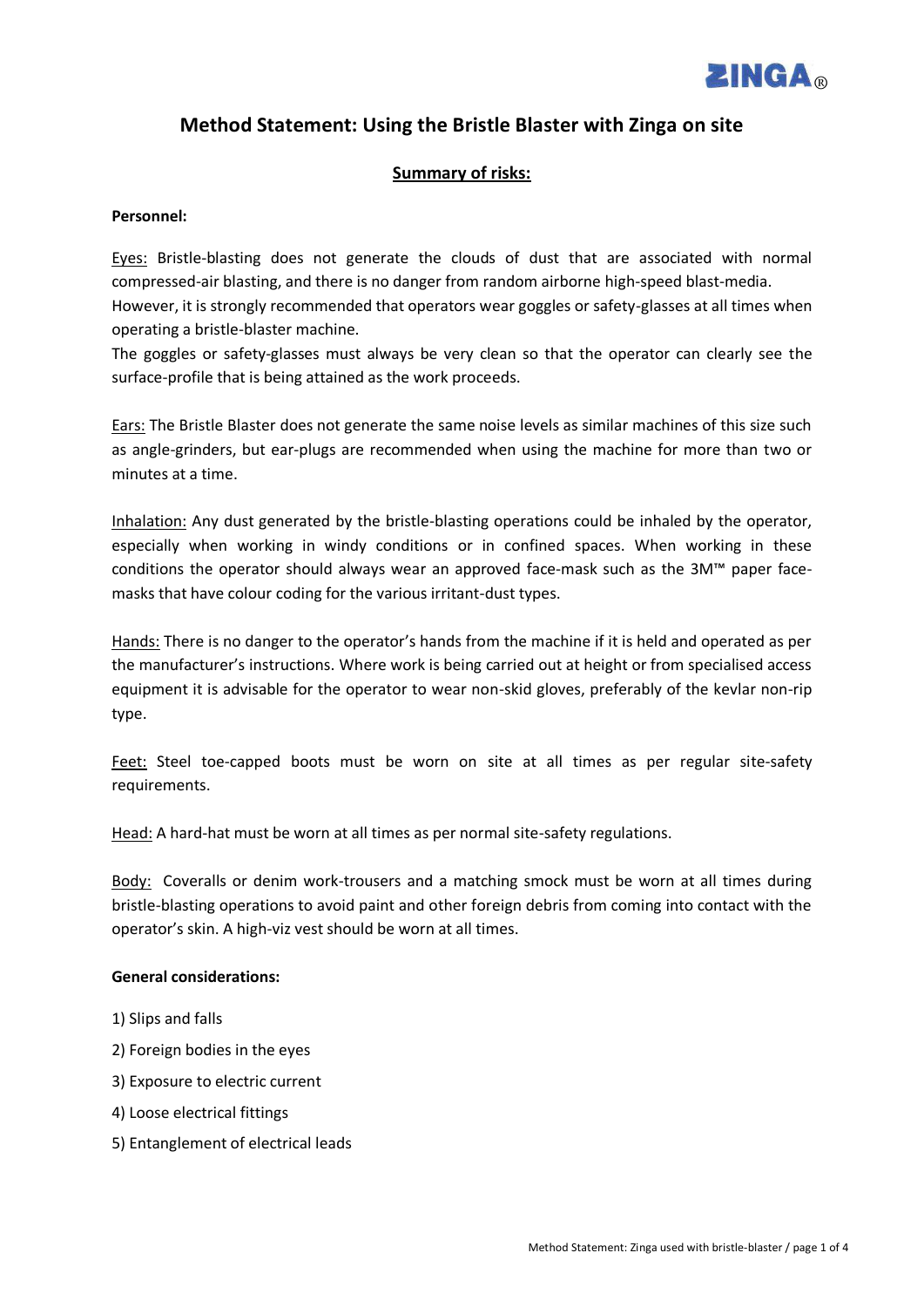### **Application of the Zinga coating/s:**

- Any operator with sensitised skin should wear latex gloves before opening any containers or stirring the Zinga prior to its application.
- The zinc must be well stirred in the container and then applied by brush onto any and all sharp edges, drilled holes and around nuts, bolts and washers. This is the globally-approved system of stripe-coating, which prevents coatings from 'pulling back' on sharp edges and corners etc which results in a much lower film-build on these areas and could result in premature edge-breakdown.
- Once this stripe-coat has dried for 10 minutes  $\omega$  20°C or where the zinc has fully dried to a uniform light-grey colour all over, the adjacent flat surfaces can then be coated with Zinga.
- The Zinga will normally dry hard within 10-15 minutes @ 20 $^{\circ}$ C, but it should be allowed to polymerise for an hour, where possible, before any subsequent or final coat is applied.

### **Quality Control and Cleaning:**

- It is very important that the customer is totally satisfied with the work, and if there is any dissatisfaction then this should be communicated to the contractor as soon as possible.
- Ambient temperature and humidities, steel temperatures, dew-points and prevailing weather conditions should be logged at least twice a day into the site log-book. These measurements must be made every hour where rain is likely and/or a cold-front is expected to come through the geographical location where the work is being carried out.
- Surface-profile measurements must be taken at a rate of 15 readings per m<sup>2</sup>, as bristle-blasting is a tightly-controlled operation where the specified surface-profiles must be achieved at all times.
- Coating thicknesses can be measured wet with a paint-comb, and the dry film can be measured once the zinc has been allowed to dry for an hour. This will give a good guideline to the DFT/s.
- At the end of each working day and at the end of the project, ensure that any and all waste is disposed of in the correct and approved manner and that the area is both clean and safe. The site should be left as clean as it was prior to the project start-up..
- Even though dried Zinga is non-toxic and harmless, the empty containers should be disposed of in the same manner as normal paint containers.
- Any splashes or spillages can be cleaned up using Zingasolv or plain lacquer thinners or even normal gun-wash.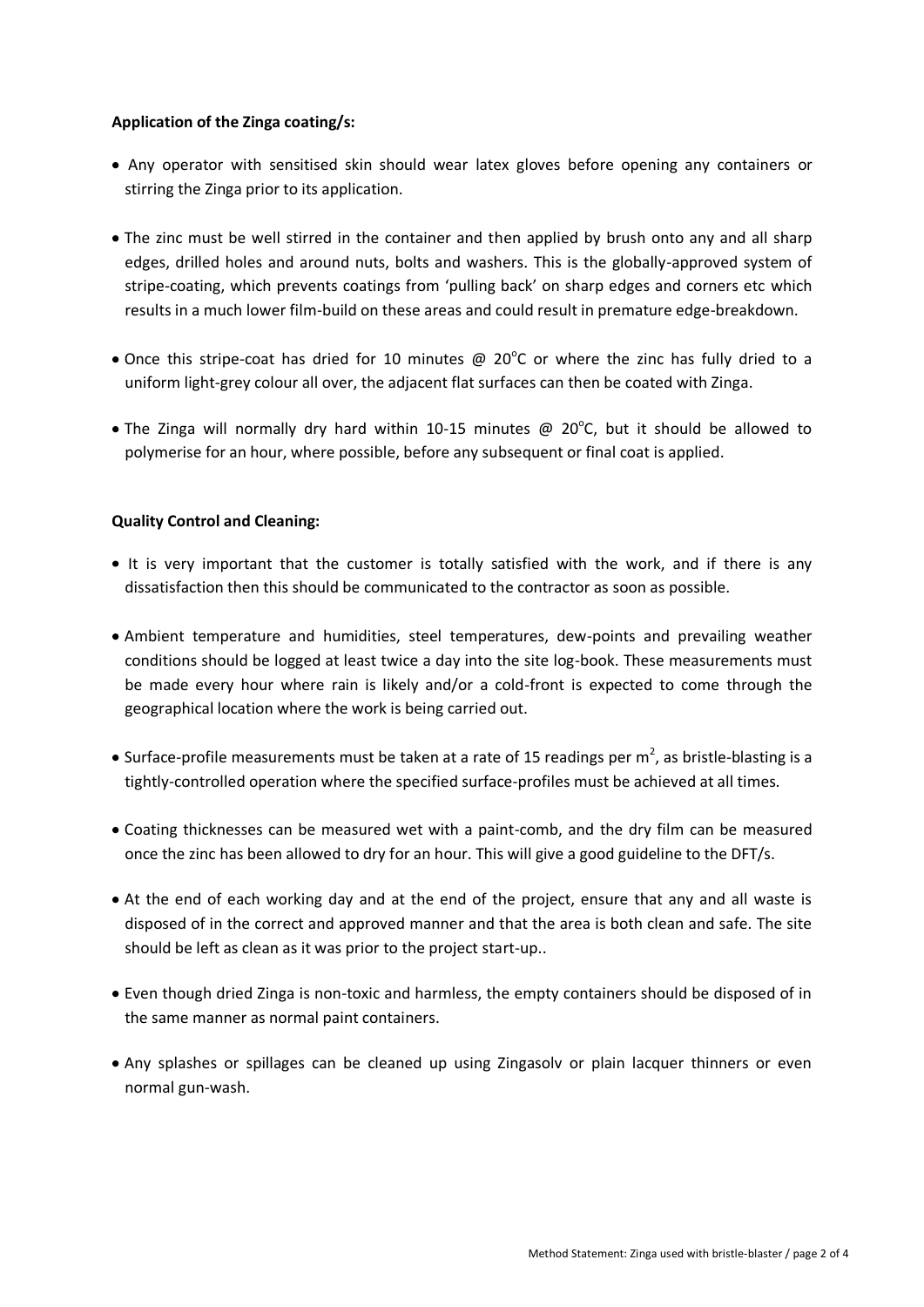#### **Procedure on site:**

- $\bullet$  Before work commences the contractor must obtain a "PERMIT TO WORK" document from authorised personnel.
- Ensure that all team-members are wearing high-viz vests for easy identification.
- Position and lay out the equipment and the power-cables so that no danger is caused to bystanders and to ensure that all traffic hazards are minimised.
- Ensure that all electrical fittings are totally secure and that all plugs are correctly earthed.
- Ensure that all work areas are properly demarcated and correctly sign-posted and, where possible, barriers are erected.
- The highest levels of house-keeping shall be implemented prior to and maintained during all use of bristle-blasting equipment.
- Attend to all HEALTH AND SAFETY PROCEDURES.
- Feet, head, eye, hand, ear and respiratory protection shall be worn at all times.

### **Pre-work Actions:**

- Complete a work assessment
- Assess the surfaces to be treated and the general substrate condition.
- Agree the cleaning and coating specification that is to be worked to.
- Communicate and consult with all relevant personnel regarding the risk assessment and all other safety and environmental issues.
- Assess the proximity of hazards
- Ensure that traffic-management minimises hazards to operators.
- Ensure that the Zinga stock is stored in a safe location away from any source of heat or flames.
- Agree a start-date and time with the customer.
- Obtain a weather forecast for the start-date and re-assess on the day, liaising with the customer and where necessary rearrange the start-date and time.

### **Setting up machinery:**

- Ensure that traffic-management minimises all risks to personnel, especially those working at height.
- Make the necessary electrical connections with extension-leads and ensure that all cables are free from interference with both foot and vehicular traffic.
- Assess the surfaces and /or areas to be cleaned and select the correct bristle-wheel.